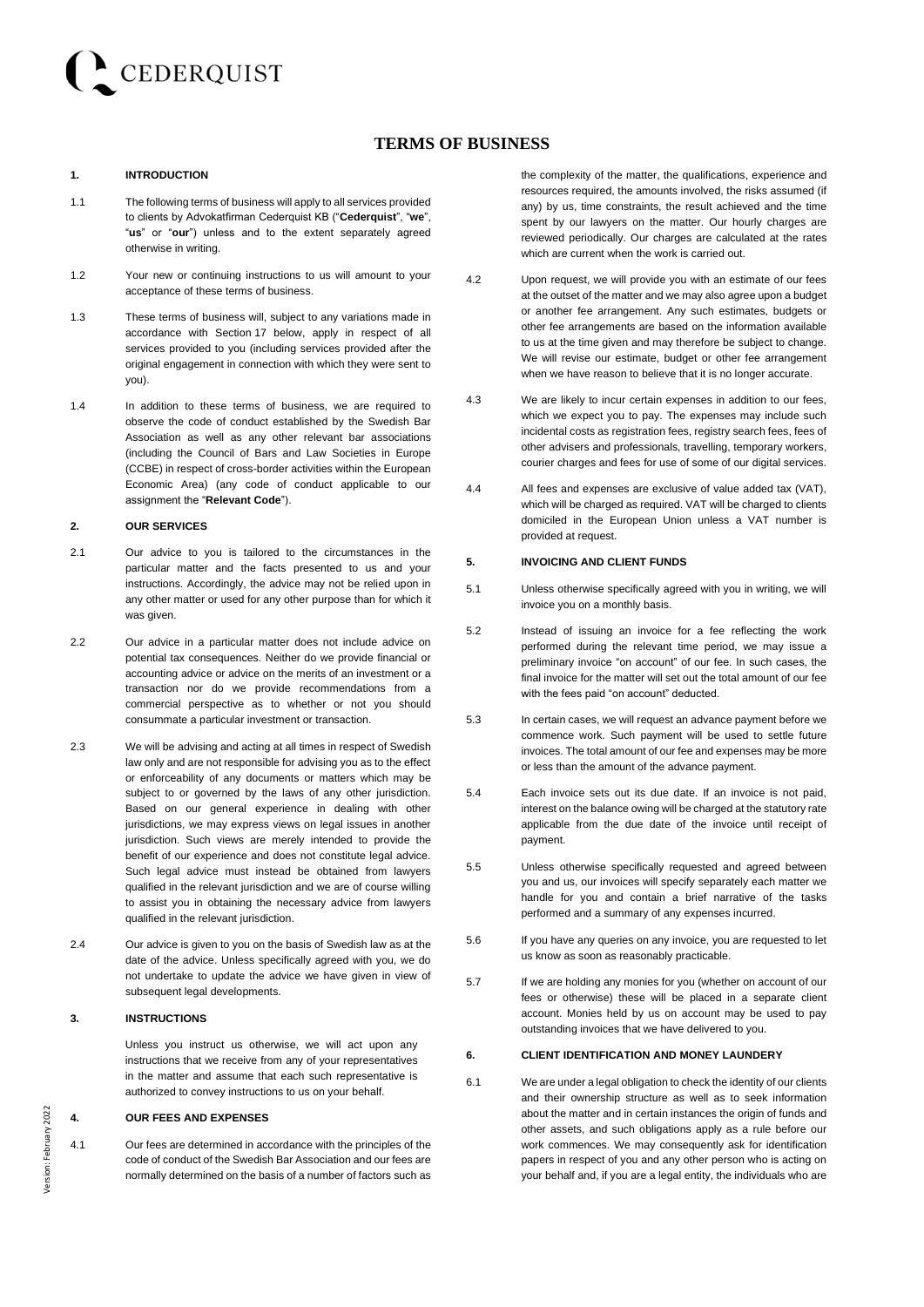in ultimate control of you (so called beneficial owners) as well as documentation indicating the origin of funds and other assets. In addition, we are under a duty to verify the information and for these purposes we may obtain information from external sources, for instance data bases. All information and documentation obtained will be retained by us.

<span id="page-1-0"></span>6.2 We are required by law to disclose suspicions of money laundering or terrorism financing to the proper authorities. We are not permitted to inform you that we have such suspicions or that we have made or are contemplating making such disclosures. In case of any suspicions of money laundering or terrorism financing we are required to decline or withdraw from the engagement without specifying the reasons thereto.

### **7. MARKET ABUSE REGULATION**

We expect that you inform us when we are required to establish and maintain an insider list to comply with your obligations under the Regulation (EU) No 596/2014 of the European Parliament and of the Council on market abuse and its underlying rules (jointly referred to as "**MAR**"). We will keep any such list that we have prepared for a period of five years after it was last updated and provide you with copies thereof promptly upon your request. You are required to keep confidential any insider list provided by us and to use it only in order to comply with MAR.

### **8. REPORTING OBLIGATIONS ON CERTAIN CROSS-BORDER ARRANGEMENTS (DAC 6-DIRECTIVE)**

Advisers are under a legal obligation, under Council Directive (EU) 2018/822 ("DAC6") and national legislation implementing DAC6, to report certain information about cross-border arrangements to the relevant authorities. In accordance with the Relevant Code and Section 11 we confirm that all information provided by you or that we become aware of in connection with our engagement is protected by our duty of confidentiality and that we therefore are prohibit from carrying out this reporting obligation unless you expressly instruct us to do so. Our duty of confidentiality prevents us from informing your other potential advisers of their duty to report and you are responsible for ensuring that any applicable cross border arrangements are reported by you or your other advisers to the relevant authorities.

### **9. COMMUNICATION**

- 9.1 We communicate with our clients and other parties involved in a matter in a variety of ways, including through the Internet and by e-mail. Although these are effective means of communication, they involve security and confidentiality risks for which we cannot accept any responsibility.
- 9.2 As you are aware, e-mails are susceptible to data corruption, interception, unauthorized amendment, tampering and viruses, and we only accept to send and receive e-mails on the basis that we are not liable for any such corruption, interception, amendment, tampering or viruses or any consequences thereof.

# **10. INTELLECTUAL PROPERTY RIGHTS**

The copyright and other intellectual property rights in work products that we generate for you vest in us although you have the right to use such work products for the purposes for which they were provided. Unless expressly agreed otherwise, no document or other work product generated by us may be generally circulated or used for marketing purposes.

### **11. CONFIDENTIALITY AND DISCLOSURE**

- 11.1 We will protect the information you disclose to us in an appropriate manner and in accordance with the Relevant Code. We are however in certain instances required by law or permitted by the Relevant Code to disclose such information.
- 11.2 Where we agree to carry out an engagement for more than one client, we have the right to disclose materials and other information that one of the clients has imparted to us to the other clients. In some cases, we also have a professional obligation to disclose such materials and information to the other clients.
- 11.3 If we engage or liaise with other advisers or professionals in the course of an engagement, we may communicate to them all materials and other information which we believe may be relevant to assist them in advising or carrying out other work for you. The same applies to materials and other information that we have obtained as a consequence of the checks and verifications carried out by us according to Section [6.1.](#page-0-0)
- 11.4 If we do not charge VAT on our services to you, we are required by law in some cases to provide information to the tax authorities concerning your VAT number and value of the delivered services.
- 11.5 When a particular matter has become publicly known, you agree that we have the right to disclose our involvement on your behalf. Such disclosure may however only contain information about the matter that is already in the public domain.

### **12. PROCESSING OF PERSONAL DATA**

- 12.1 Cederquist processes personal data within the framework of its business and counselling, for example about employees of clients and counterparties, opposite counsels, people who are otherwise affected by the content of our matters and persons who attend our seminars and other events or receive our newsletters. We are data controller for our processing and must therefore comply with the applicable data protection legislation.
- 12.2 Information about Cederquist's processing of personal data, about the rights that the data subjects have in relation to us as data controller, as well as our contact information for personal data processing issues, can be found in "Information about Personal Data Processing" on our website, www.cederquist.se.

## **13. DOCUMENT RETENTION**

- 13.1 After the conclusion or termination of an engagement, we will keep (or store with a third party) essentially all material documents and work products accumulated or generated in a matter, whether on paper or electronically, for a period of time which we deem to be adequate for that particular type of engagement, however under no circumstances for a period of time shorter than that required by law or under the Relevant Code.
- 13.2 Since we are under an obligation to retain essentially all material documents and work products accumulated or generated in a matter, we cannot meet any request to return (without making a copy) or destroy a document or work product in advance of the expiration of the retention period. If you ask us to empty our electronic files within our document management system, we will observe your request to the extent permitted by law and the Relevant Code (but retain a physical copy of each document or save them onto any electronic storage media) and normally against payment if the work involved is time consuming.
- 13.3 Unless otherwise expressly agreed, all original documents will be sent to you at the conclusion or termination of an engagement. We may keep a copy of such documents for our own records.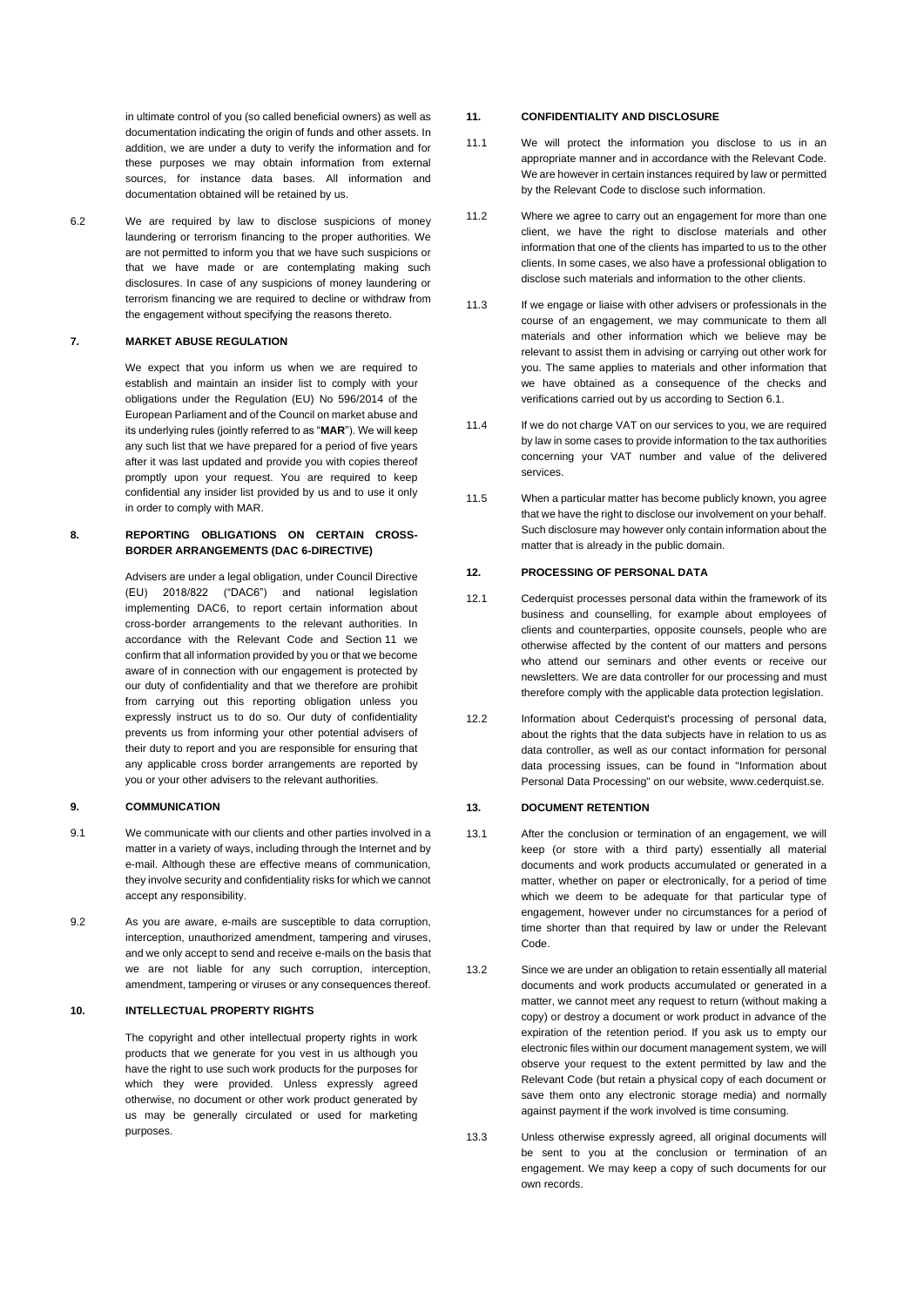### **14. TERMINATION**

- 14.1 You may terminate our engagement at any time by requesting us in writing to cease acting for you. If you do so, you must still pay our fees for services provided and expenses incurred prior to and including the date of termination.
- 14.2 Law and the Relevant Code may set out circumstances that require or allow us to decline or withdraw from representing a client. Among other things, this may be the case in the event of inadequate client identification, suspicions of money laundering or terrorism financing, conflict of interest, failure to make payments, failure to supply adequate instructions or if confidence and trust no longer exist between us. If we decide to terminate our engagement, you must still pay our fees for services provided and expenses incurred prior to and including the date of termination. An engagement will in any event end when we have fulfilled your instructions in relation to that engagement.

### **15. LIMITATIONS OF LIABILITY**

- 15.1 Our liability for any loss or damage suffered by you as a result of negligence or other breach of contract on our part shall, unless the loss or damage was occasioned by our intent or gross negligence, in respect of each engagement be limited to the sum of 50 million Swedish kronor or, if our fee for the engagement concerned is less than one million Swedish kronor, five million Swedish kronor. Notwithstanding the foregoing, our liability for any claim brought in the North Americas or that relates to loss of documents shall be limited to the amount which is paid out under our professional indemnity insurance policy in respect of the claim concerned.
- 15.2 We disclaim any and all liability for any indirect or consequential loss incurred or sustained by you (including loss of profit or synergies). Nor do we accept any liability for losses determined by the application of any earnings multiple or similar methodology for determining the value of any business, asset or legal entity
- 15.3 Our liability to you will be reduced by any amount which may be obtained under any insurance maintained by or for you or under any contract or indemnity to which you are a party or a beneficiary, unless it is contrary to the agreement with such insurance provider or other third party or your rights against such insurance provider or other third party will be prejudiced thereby.
- 15.4 Other advisers and professionals shall be deemed independent of us (and irrespective of whether we have engaged them or if you have engaged them directly). Hence, we assume no liability for other advisers or professionals, whether for choosing or recommending them or for their advice or other services provided. The aforesaid applies regardless of whether they report to us or to you.
- 15.5 If you have accepted any exclusion or limitation of liability from any other adviser or professional, our total liability to you shall be reduced by the amount of the contribution that we could have been able to recover from that adviser or professional if its liability to you had not been so excluded or limited (and regardless of whether that other adviser or professional would have been able to pay the contribution to us).
- 15.6 We shall not have any liability for any loss or damage suffered as a result of the use by you of our work products or advice in any other context or for any other purpose than for which it was given. Except as provided in Section [15.10,](#page-2-1) we shall not have any liability to any third party through the use by you of our work products or advice.
- 15.7 We will not assume any liability for loss or damage suffered by means of tax being imposed or the risk of tax being imposed on you as a result of our services.
- 15.8 We do not accept any liability for loss or damage incurred by you directly or indirectly as a consequence of our observing the obligations that fall on us under Section [6.1](#page-0-0) and [6.2](#page-1-0) (as perceived by us).
- 15.9 We will not accept any liability for any loss or damage suffered as a result of events beyond our control, which events we reasonably could not have anticipated at the time we accepted the engagement and whose consequences we could not reasonably have avoided or overcome.
- <span id="page-2-1"></span>15.10 If, at your request, we agree in written that an outside party may rely on our work products or advice, this will not increase or otherwise affect our liability to our disadvantage, and we can only be held liable to such outside party to the extent we can be liable to you. Any amount payable to an outside party as a result of such liability will reduce our liability to you correspondingly and vice versa. No client relationship with such outside party is assumed. The aforesaid applies also if, at your request, we issue certificates, opinions or the like to an outside party.

### **16. COMPLAINTS AND CLAIMS PROCEDURE**

- 16.1 We are committed to ensuring that you are satisfied with our services and that we meet your expectations. If, for any reason, you are dissatisfied with our services or have a complaint, you should notify the relevant Partner responsible for the matter as soon as possible. You may also contact our Managing Partner (contact details are found on our website www.cederquist.se). At your request, the Managing Partner, together with a Partner that has not been involved in the matter, will investigate your complaint and attempt to answer any questions you may have.
- 16.2 Any claim shall be submitted in writing to our Managing Partner no later than 60 days from when you should have become aware of the circumstances giving rise to the claim. We accept no liability for any claim made after the expiry of such 60 day period or later than 365 days after (i) the date of our last invoice for the engagement to which the claim refers or (ii) any earlier date per which you should have realized that our work in relation to the engagement to which the claim refers had been completed.
- 16.3 If your claim is based on a claim against you by an authority or other third party, we or our insurers shall be entitled to meet, settle and compromise such claim on your behalf, provided that – taking into consideration the limitations of liability in these general terms and conditions and, if any, the engagement letter - you are indemnified by us. If you meet, settle, compromise or otherwise take any action in relation to such claim without our consent, we will not accept any liability for such claim.
- 16.4 If you are reimbursed by us or our insurers in respect of a claim, you shall, as a condition for such reimbursement, transfer the right to recourse against third parties to us or our insurers by way of subrogation or assignment.

### <span id="page-2-0"></span>**17. AMENDMENTS, PREVAILING TERMS AND LANGUAGE VERSIONS**

- 17.1 These general terms and conditions may be amended by us from time to time. The current version can always be viewed on our website www.cederquist.se. Amendments will become effective only in relation to matters initiated after the amended version was posted on our website.
- 17.2 In case an engagement letter has been sent to you in respect of a particular engagement, the terms in the letter prevail if and to the extent there is any inconsistency between these general terms and conditions and the terms set out in such letter.